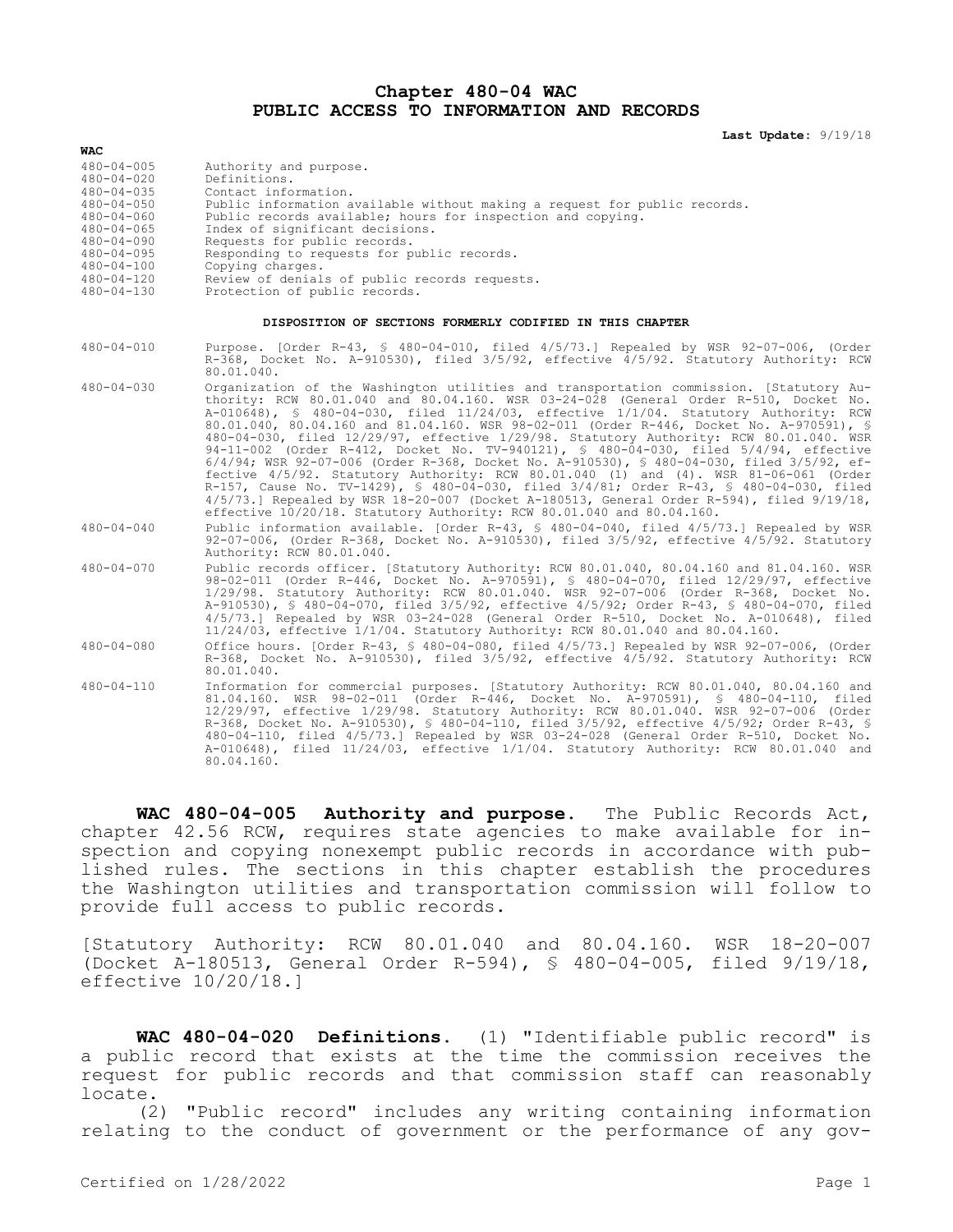ernmental or proprietary function prepared, owned, used, or retained by the commission regardless of physical form or characteristics.

(3) "Public records officer" means the official responsible for the commission's compliance with the Public Records Act, chapter 42.56 RCW, and for the implementation of this chapter. The commission's secretary is designated as its public records officer. The secretary may designate one or more persons to assist in the implementation and application of this chapter, and "public records officer" as used in this chapter includes such persons.

(4) "Secretary," also referred to as "executive secretary," means the secretary of the commission appointed pursuant to RCW 80.01.030. Unless otherwise restricted, the term "secretary" also refers to the acting secretary and to the secretary's designee.

(5) "Washington utilities and transportation commission," also referred to in this chapter as "the commission," is the agency established in Titles 80 and 81 RCW to regulate the rates, services, facilities, and practices of persons engaging in this state in the business of supplying any utility service or commodity, or of the transportation of persons or property, to the public for compensation. Where appropriate, the term "commission" also refers to the staff and employees of the Washington utilities and transportation commission.

(6) "Writing" is any means of recording any form of communication or representation as provided in RCW 42.56.010(4).

[Statutory Authority: RCW 80.01.040 and 80.04.160. WSR 18-20-007 (Docket A-180513, General Order R-594), § 480-04-020, filed 9/19/18, effective 10/20/18; WSR 03-24-028 (General Order R-510, Docket No. A-010648), § 480-04-020, filed 11/24/03, effective 1/1/04. Statutory Authority: RCW 80.01.040, 80.04.160 and 81.04.160. WSR 98-02-011 (Order R-446, Docket No. A-970591), § 480-04-020, filed 12/29/97, effective 1/29/98. Statutory Authority: RCW 80.01.040. WSR 92-07-006 (Order R-368, Docket No. A-910530), § 480-04-020, filed 3/5/92, effective 4/5/92; Order R-43, § 480-04-020, filed 4/5/73.]

**WAC 480-04-035 Contact information.** Any person may obtain information about the commission or request access to its public records by contacting the commission using the contact information provided in WAC 480-07-125. That information is current at the time of rule adoption but may change. Current information and additional contact information are available on the commission's website, in person at the commission's offices, or by calling the commission's main public telephone number.

[Statutory Authority: RCW 80.01.040 and 80.04.160. WSR 18-20-007 (Docket A-180513, General Order R-594), § 480-04-035, filed 9/19/18, effective 10/20/18; WSR 03-24-028 (General Order R-510, Docket No. A-010648), § 480-04-035, filed 11/24/03, effective 1/1/04.]

**WAC 480-04-050 Public information available without making a request for public records.** Many of the commission's public records are publicly accessible on the commission's website. Such documents include, but are not limited to, commission orders and notices, party filings in commission adjudications, regulated company filings, and documents containing general information about the commission, the industries and companies the commission regulates, and consumer assis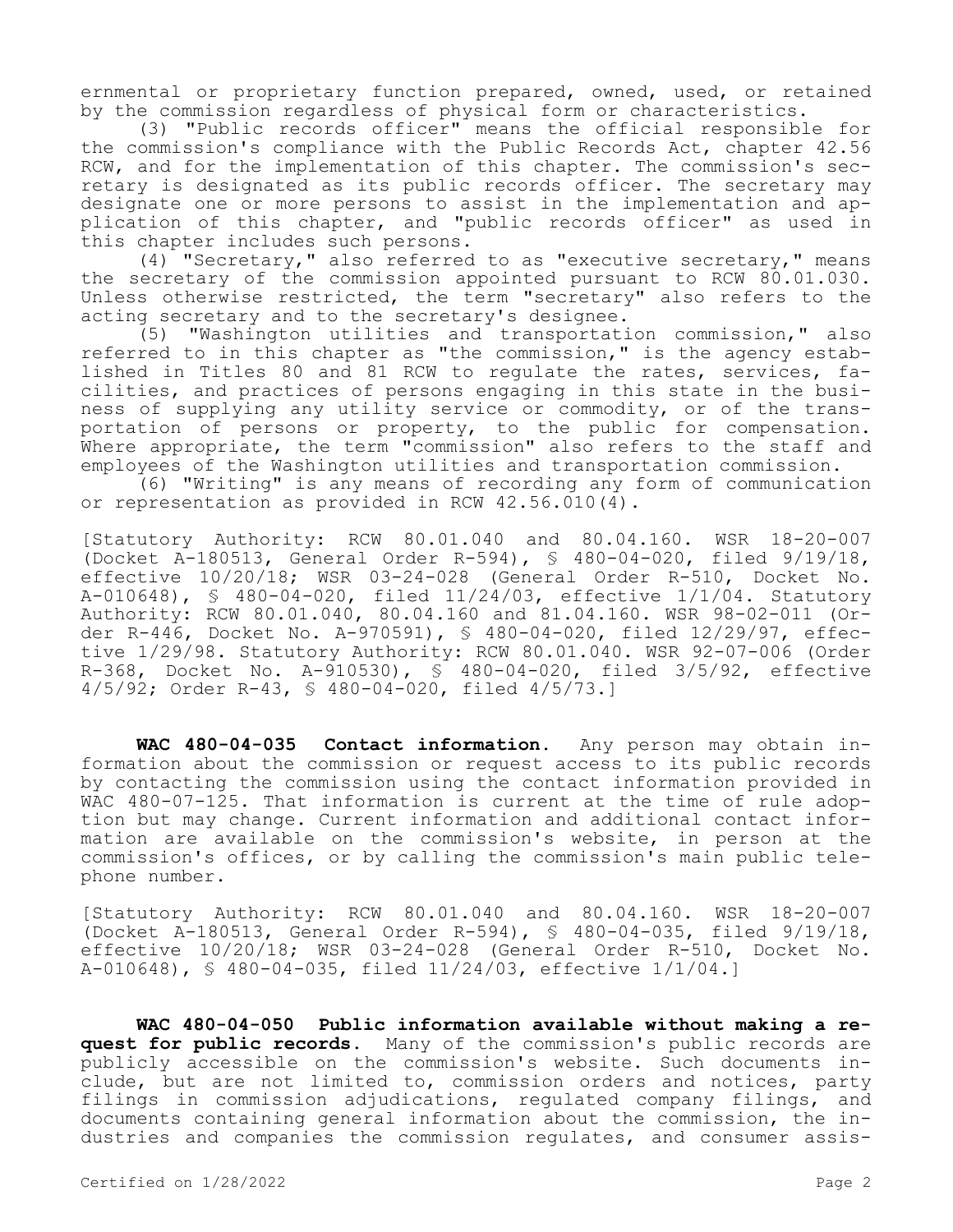tance. Persons seeking commission documents should view the documents available on the commission's website prior to submitting a public records request. Persons who need help finding such information may contact the commission's records center by calling the commission's general telephone number or sending an email to records@utc.wa.gov.

[Statutory Authority: RCW 80.01.040 and 80.04.160. WSR 18-20-007 (Docket A-180513, General Order R-594), § 480-04-050, filed 9/19/18, effective 10/20/18; WSR 03-24-028 (General Order R-510, Docket No. A-010648), § 480-04-050, filed 11/24/03, effective 1/1/04. Statutory Authority: RCW 80.01.040, 80.04.160 and 81.04.160. WSR 98-02-011 (Order R-446, Docket No. A-970591), § 480-04-050, filed 12/29/97, effective 1/29/98. Statutory Authority: RCW 80.01.040. WSR 92-07-006 (Order R-368, Docket No. A-910530),  $\overline{S}$  480-04-050, filed 3/5/92, effective 4/5/92; Order R-43, § 480-04-050, filed 4/5/73.]

**WAC 480-04-060 Public records available; hours for inspection and copying.** (1) All of the commission's public records are available for inspection and copying unless the public record is exempt from disclosure under chapter 42.56 RCW (the Public Records Act) or protected from disclosure under RCW 80.04.095 or 81.77.210 (records that contain valuable commercial information), WAC 480-07-160 (Confidential information), a protective order the commission enters pursuant to WAC 480-07-420 (Discovery—Protective orders), or other provision of law. Except as provided in RCW 42.56.070(8), the commission will not give, sell, or provide access to lists of individuals if the information is requested for commercial purposes.

(2) The commission will promptly respond to requests for inspection and copying of public records as provided in this chapter.

(3) Public records are available for inspection and copying during the commission's customary office hours specified in WAC 480-07-120.

[Statutory Authority: RCW 80.01.040 and 80.04.160. WSR 18-20-007 (Docket A-180513, General Order R-594), § 480-04-060, filed 9/19/18, effective 10/20/18; WSR 03-24-028 (General Order R-510, Docket No. A-010648), § 480-04-060, filed 11/24/03, effective 1/1/04. Statutory Authority: RCW 80.01.040, 80.04.160 and 81.04.160. WSR 98-02-011 (Order R-446, Docket No. A-970591), § 480-04-060, filed 12/29/97, effective 1/29/98. Statutory Authority: RCW 80.01.040. WSR 92-07-006 (Order R-368, Docket No. A-910530), § 480-04-060, filed 3/5/92, effective 4/5/92. Order R-43, § 480-04-060, filed 4/5/73.]

**WAC 480-04-065 Index of significant decisions.** (1) **Content.** The commission will maintain and make available to the public an index of the following:

(a) Final orders the commission has entered after June 30, 1990, in adjudicative proceedings that contain an analysis or decision of substantial importance to the agency in carrying out its duties;

(b) Declaratory orders the commission has entered after June 30, 1990, that contain an analysis or decision of substantial importance to the agency in carrying out its duties; and

(c) Interpretive and policy statements the commission has issued since June 30, 1990.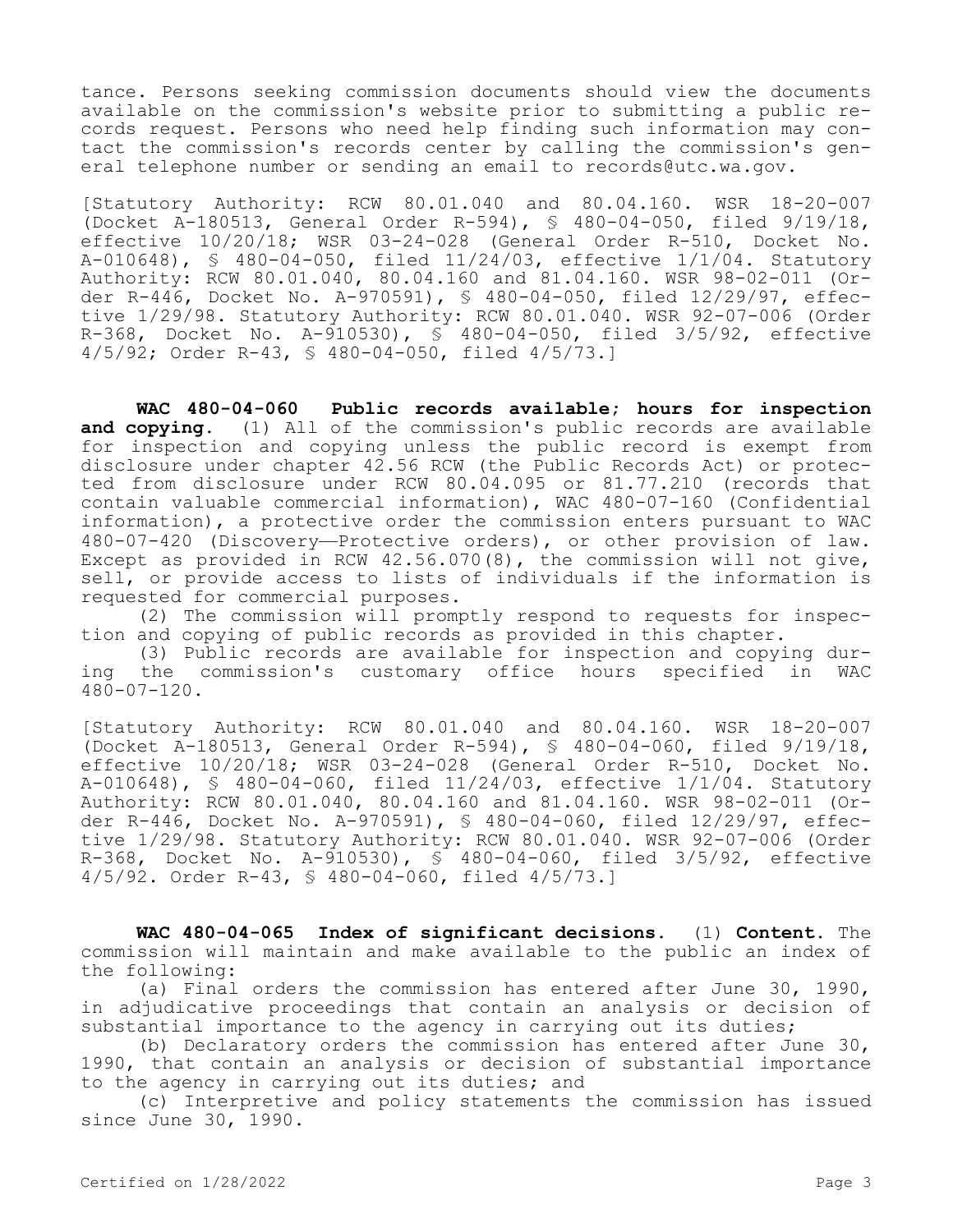(2) **Availability.** The commission will publish the index by the means it deems best suited to achieve broad availability, consistent with staff resources and technology. The documents contained in the index will also be included in the searchable document library on the commission's public website.

[Statutory Authority: RCW 80.01.040 and 80.04.160. WSR 18-20-007 (Docket A-180513, General Order R-594), § 480-04-065, filed 9/19/18, effective 10/20/18; WSR 03-24-028 (General Order R-510, Docket No. A-010648), § 480-04-065, filed 11/24/03, effective 1/1/04. Statutory Authority: RCW 80.01.040, 80.04.160 and 81.04.160. WSR 98-02-011 (Order R-446, Docket No. A-970591), § 480-04-065, filed 12/29/97, effective 1/29/98. Statutory Authority: RCW 80.01.040. WSR 92-07-006 (Order R-368, Docket No. A-910530), § 480-04-065, filed 3/5/92 effective 4/5/92.]

**WAC 480-04-090 Requests for public records.** (1) **Definition.** Except for requests for assistance to review or obtain documents on the commission's website, any request for identifiable public records is a request for public records to which the commission must respond in compliance with the Public Records Act. Requests for public records do not include:

(a) Requests for general information about a subject or company that the commission regulates;

(b) Standing or ongoing requests for records that do not exist at the time the commission receives the request;

(c) Requests that the commission create a new document that compiles, organizes, collates, analyzes, summarizes, or is otherwise derived from existing commission records; or

(d) Requests for all or substantially all records prepared, owned, used, or retained by the commission.

(2) **Form of request.**

(a) *Public records request form.* Any person making a request for public records should complete the commission's Online Records Request Form. Persons can access this form on the commission's website and may contact the records center for assistance.

(b) *Other writing.* A person who is unable or elects not to use the commission's Online Records Request Form may submit a letter or email to the records center. Such a request should contain the information listed in subsection (3) of this section.

(c) *Telephone or in-person requests.* The commission will honor requests for public records made in person or by telephone to the public records officer during the commission's customary business hours. Any such request should include the information listed in subsection (3) of this section. The public records officer will subsequently confirm receipt of this information and the substance of the request in a written communication to the requester.

(3) **Needed information.** Any request for public records should include the following information that the commission needs to respond to the request:

(a) The requester's name, physical address, email address, and telephone number;

(b) The date on which the requester submits the request;

(c) The identity of any individual, business, or other organization for whom the requester is making the request, if not only for the requester personally;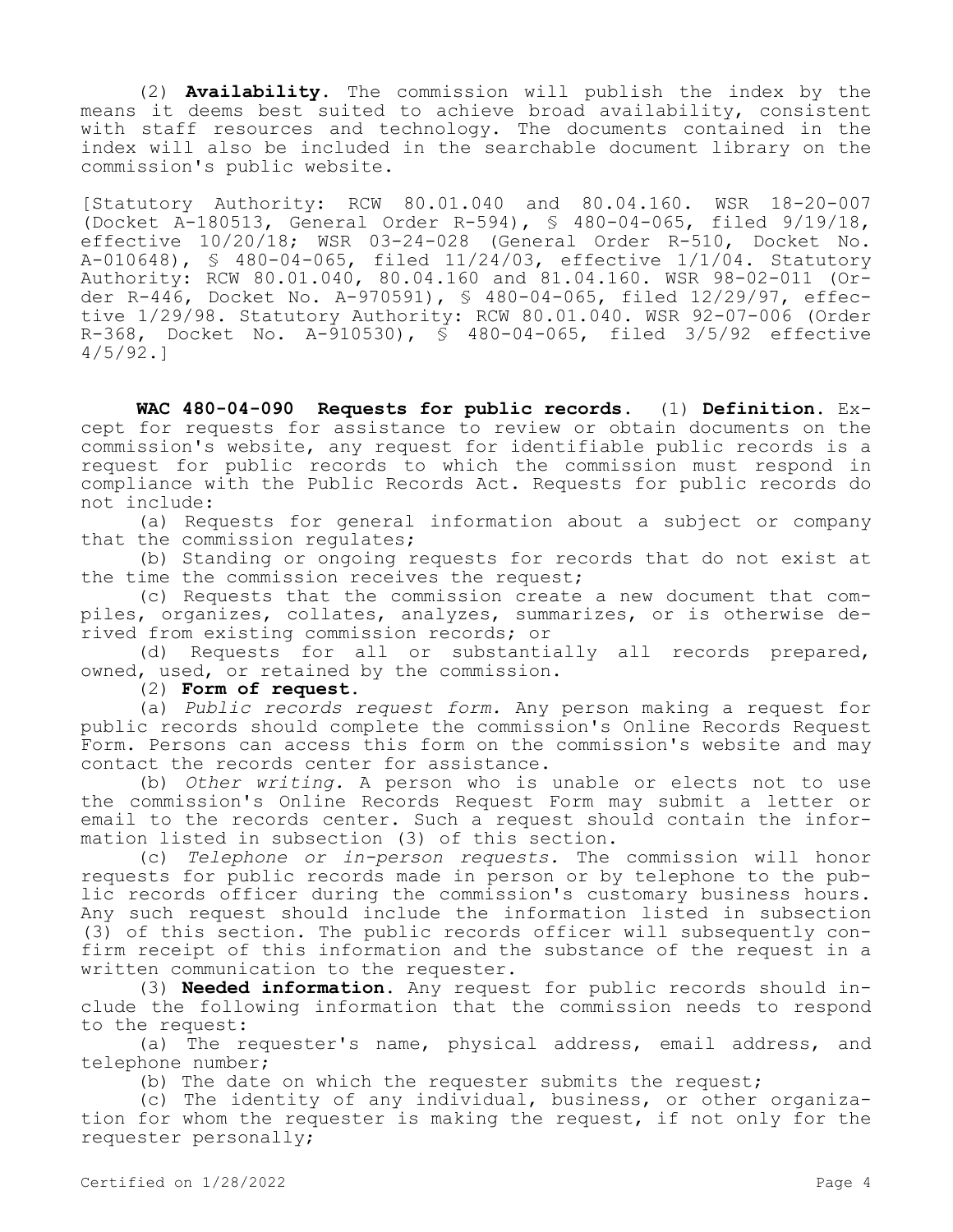(d) A clear statement that the requester is requesting public records;

(e) An election of whether the requester wants to inspect the public records, obtain copies, or both;

(f) A clear description of the identifiable public records the requester is requesting; and

(g) A statement of whether the requester is requesting a list of individuals to be used for any commercial purposes.

(4) **Requester's failure or refusal to provide information.** The public records officer will identify any information the commission needs that a requester has not included in a request for public records and will work with the requester to provide that information. If a requester refuses to provide his or her identity or sufficient other information, the commission will respond to the request to the extent feasible and consistent with applicable law.

[Statutory Authority: RCW 80.01.040 and 80.04.160. WSR 18-20-007 (Docket A-180513, General Order R-594), § 480-04-090, filed 9/19/18, effective 10/20/18; WSR 03-24-028 (General Order R-510, Docket No. A-010648), § 480-04-090, filed 11/24/03, effective 1/1/04. Statutory Authority: RCW 80.01.040, 80.04.160 and 81.04.160. WSR 98-02-011 (Order R-446, Docket No. A-970591), § 480-04-090, filed 12/29/97, effective 1/29/98. Statutory Authority: RCW 80.01.040. WSR 92-07-006 (Order R-368, Docket No. A-910530), § 480-04-090, filed 3/5/92, effective 4/5/92; Order R-43, § 480-04-090, filed 4/5/73.]

**WAC 480-04-095 Responding to requests for public records.** The commission will provide the fullest assistance to requesters and the most timely possible action in response to requests for public records consistent with the intent of the Public Records Act to provide full public access to public records, to protect public records from damage or disorganization, and to prevent excessive interference with other essential commission functions.

(1) **Tracking.** Upon receiving a request for public records, the public records officer will assign it a tracking number and log it into the commission's public records request tracking system.

(2) **Task assignment.** Unless the request clearly seeks only documents that are contained in the commission's records center, the public records officer will assign the request as a task to commission management personnel:

(a) To assess whether the request is sufficiently clear in identifying the records the requester seeks;

(b) To determine whether the commission has or may have documents that are responsive to the request;

(c) To develop a reasonable estimate of the time required to search for any responsive documents; and

(d) To provide any responsive documents to the public records officer for processing.

(3) **Initial response.** Within five business days of receiving a request for public records, the public records officer will take one or more of the following actions:

(a) Inform the requester that the commission has no public records that are responsive to the request;

(b) Make the requested records available to the requester for inspection and copying, either via a link to the document(s) on the com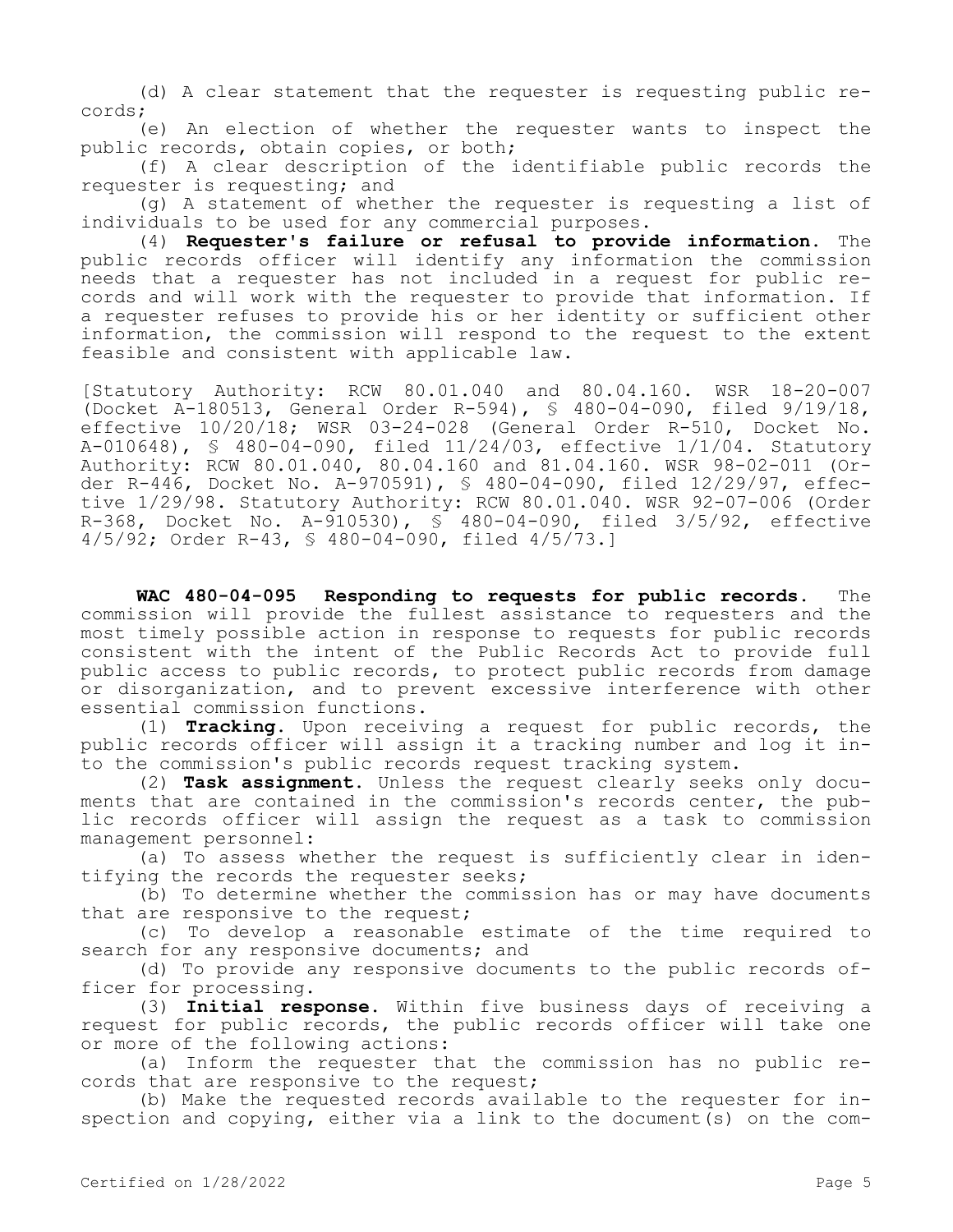mission's website, or by providing a paper or electronic copy of the document(s);

(c) Acknowledge receipt of the request and provide the requester with a reasonable estimate of the date by which the commission will make the records, or an installment of the records, available for inspection and copying;

(d) Acknowledge receipt of the request, ask the requester to clarify any portion of the request that is unclear, and to the extent possible, provide a reasonable estimate of when the commission will make the requested records, or an installment of the records, available for inspection and copying if the request is not clarified; or

(e) Deny the request. If the public records officer denies the public records request in whole or in part, the public records officer will provide the requester with a written explanation of the basis for the denial. The requester may contest the denial by requesting commission review as provided in WAC 480-04-120.

(4) **Additional time to respond.** The commission may extend an estimated date by which it will make the requested records, or an installment of the records, available for inspection and copying based on the need to clarify the request, to locate and assemble the records requested, to notify third persons or agencies affected by the request, or to determine whether any of the records are exempt or otherwise protected from public disclosure, or for other good cause. The public records officer will promptly notify the requester in writing of any revised estimate and will explain the reason for the revised estimate.

(5) **Exempt or protected information.** The public records officer will review the requested records to determine whether any record, in whole or in part, includes information that is exempt from disclosure under the Public Records Act, chapter 42.56 RCW, or protected from disclosure under RCW 80.04.095 or 81.77.210 (records that contain valuable commercial information), WAC 480-07-160 (Confidential and other restricted information), a protective order the commission enters pursuant to WAC 480-07-420 (Discovery—Protective orders), or another provision of law.

(a) *Exempt information.* The commission will redact from the public records it makes available for inspection and copying any information that is exempt from disclosure under the Public Records Act or any other applicable law. The public records officer will provide the requester with a withholding log that identifies the specific exemption applicable to each redaction and briefly explains how the exemption applies. Except as otherwise provided in this section, the public records officer will make available for inspection and copying all records and portions of records that are not exempt from public disclosure.

(b) *Information designated as confidential.* The following process will apply if the requester requests a public record that contains information that has been designated as confidential under RCW 80.04.095, 81.77.210, or WAC 480-07-160.

(i) The public records officer will inform the requester that information in one or more public records that are responsive to the request has been designated as confidential, will offer to provide a version of the document from which that information has been redacted, and will ask if the requester wants the confidential information.

(ii) If the requester informs the public records officer that the request necessarily includes information designated as confidential,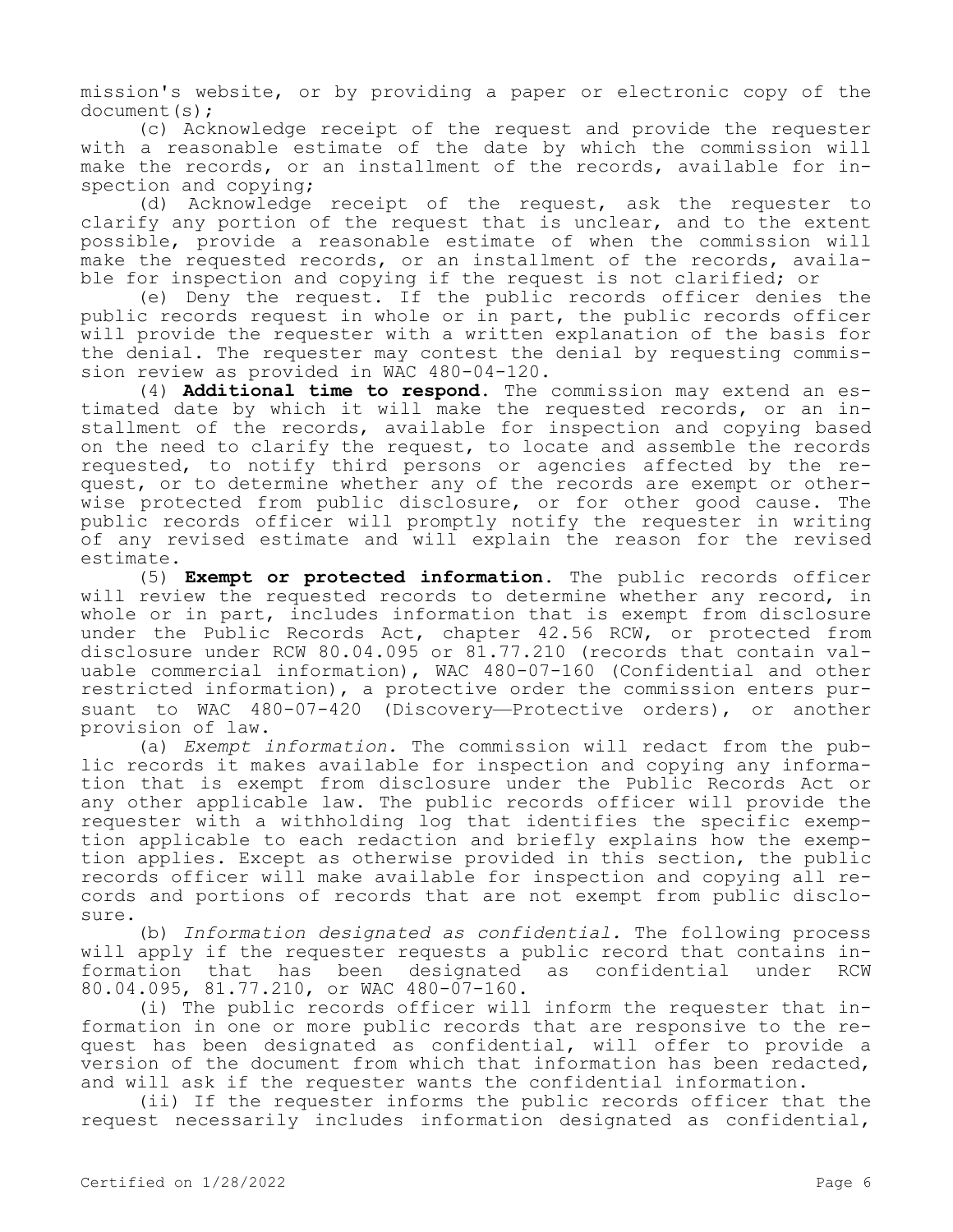the commission will follow the procedure in RCW 80.04.095 or 81.77.210, whichever is applicable, as set forth below.

(A) The public records officer will send a written notice of the request to the provider of the confidential information, as well as to any other person who has been identified as being directly affected by any public disclosure of the information, and will send a copy of the notice to the requester. The commission will send the notice electronically and, to the extent practicable, will confirm that the provider received that notice. The notice will state that the commission will disclose the requested confidential information to the requester unless within ten days after the date of the notice, the provider obtains a court order prohibiting that disclosure. The commission will issue that notice not more than two business days after receiving confirmation that the requester wants the confidential information.

(B) If the provider of the confidential information has not obtained a court order prohibiting its disclosure within ten days from the date of the commission's notice or the commission has not received notification from the requester withdrawing the request or stating that the commission can satisfy the request without disclosing confidential information, the public records officer will make the entirety of the public records that are responsive to the request available for inspection and copying, including all information that had been designated as confidential, as provided in subsection (6) of this section. The public records officer will also remove the confidential designations from the records, and the commission will maintain those records as publicly available in their entirety.

(c) *Information subject to protective order.* The following process will apply if a requester requests a public record that contains information that is protected from public disclosure pursuant to a protective order the commission enters.

(i) The public records officer will inform the requester that information in one or more public records that are responsive to the request is protected from disclosure pursuant to a protective order and will ask whether the requester wants the protected information. If the requester agrees that the commission can satisfy the request without disclosing that information, the public records officer will provide or make available for inspection the public records that are responsive to the request and from which the information protected by the protective order has been redacted.

(ii) If the requester informs the public records officer that the request necessarily includes information that is protected by a protective order, the commission will follow one of the following processes:

(A) If the adjudication in which the commission entered the protective order has concluded, the procedure in (b)(ii) of this subsection will apply.

(B) If the adjudication has not concluded, the public records officer will notify the presiding officer in the adjudication of the request. The presiding officer will establish by notice or order the process the commission will use to receive written or oral comments or argument on the request from the requester and the parties and will enter an order determining whether the commission will make any information subject to the protective order available for inspection and copying.

(d) *Information affecting rights of others.* If the requested records contain information that may affect rights of others and may be exempt from disclosure, the public records officer may notify those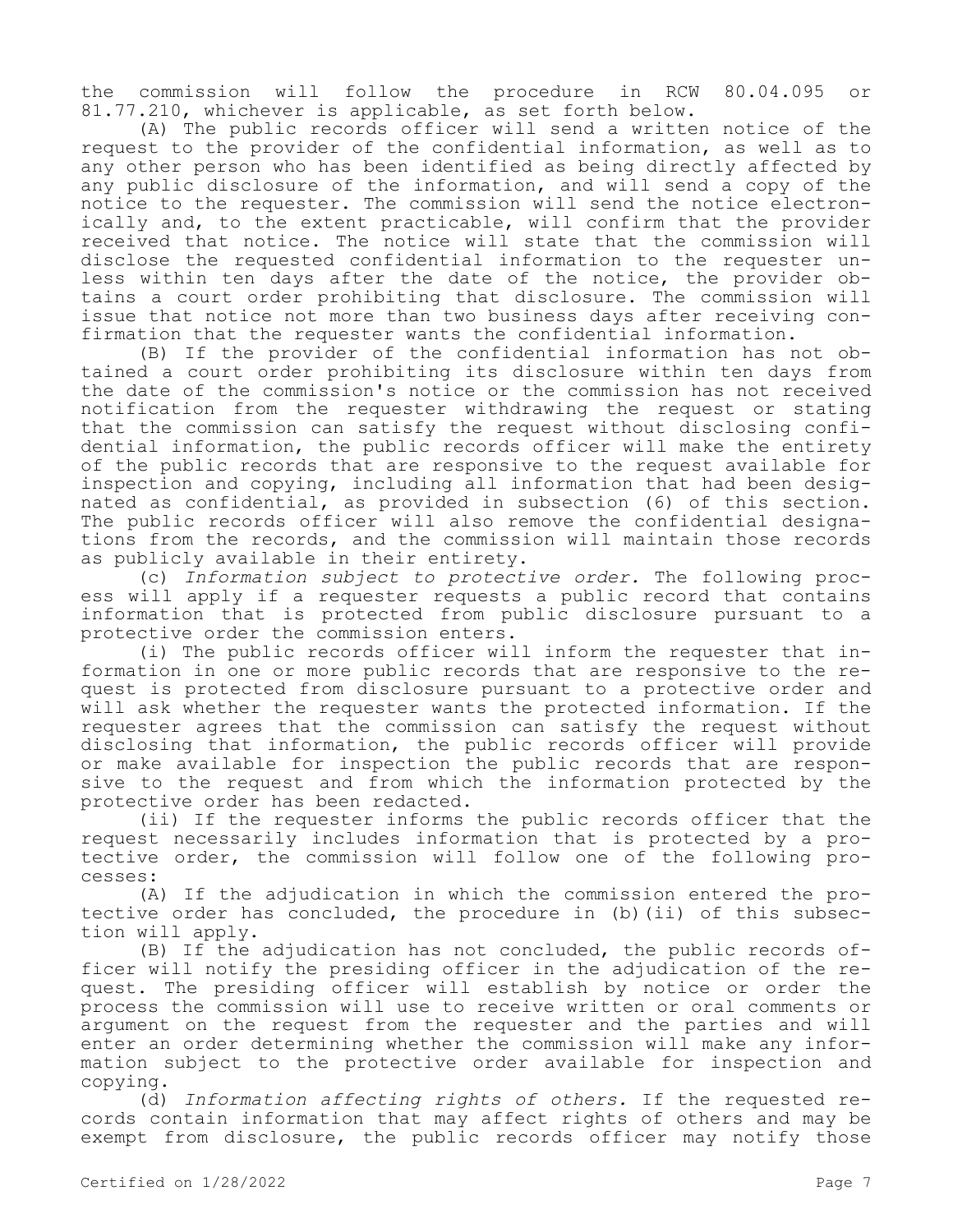persons of the request prior to making the records available for inspection and copying. If the public records officer elects to provide such notice, the process in (b) (ii) of this subsection shall apply.

(6) **Providing responsive records.**

(a) *Inspection.* Consistent with other demands on the agency's resources, the commission will promptly provide space for requesters to inspect the public records they have requested.

(b) *Copies.* Upon request, the commission will provide copies of responsive documents to the requester, subject to the requester paying any copying charges the commission assesses as provided in WAC 480-04-100. The commission will provide copies of documents in the same form in which the agency retains the record (i.e., the commission will provide paper copies of paper records and electronic copies of electronic records in the same format or program). The public records officer may, but is not required to, provide copies of records in a different form or format (e.g., making .pdf electronic copies of paper records) if such copying is technically feasible using existing commission resources and does not result in the creation of a new public record.

(7) **Time to inspect or claim records.** The public records officer will notify the requester in writing when the requested public records are available for inspection and copying and that the requester should make arrangements to inspect or claim any requested copies of those records. The requester must inspect the records or claim any copies within thirty days of the commission's notice. If the requester does not do so or does not make other arrangements within that thirty days, the commission may close the request.

(8) **Providing records in installments.** If a requester requests a large number of records, the public records officer may provide access to responsive records in installments. The public records officer will notify the requester in writing when each installment of the requested records is available for inspection and copying and that the requester should make arrangements to inspect or claim any requested copies of those records. The requester must inspect the records or claim any copies in each installment within thirty days of the commission's notice. If the requester does not do so or does not make other arrangements within that thirty days, the commission may stop searching for the remaining records and close the request.

(9) **Closing request.** The public records officer will close the request and notify the requester in writing of that closure under any one of the following circumstances:

(a) The commission has completed a reasonable search for the requested public records, and either:

(i) The commission has located no responsive documents; or

(ii) The commission has located responsive documents, the requester has inspected those records, and the commission has provided any requested copies of the records.

(b) The requester withdraws the request;

(c) The requester does not clarify an entirely unclear request within thirty days from the date of the public records officer's written request for clarification;

(d) The requester does not timely inspect or make arrangements to inspect or request copies of responsive records as provided in this section; or

(e) The requester does not timely submit any deposit, pay fees for an installment, or make a final payment the commission has as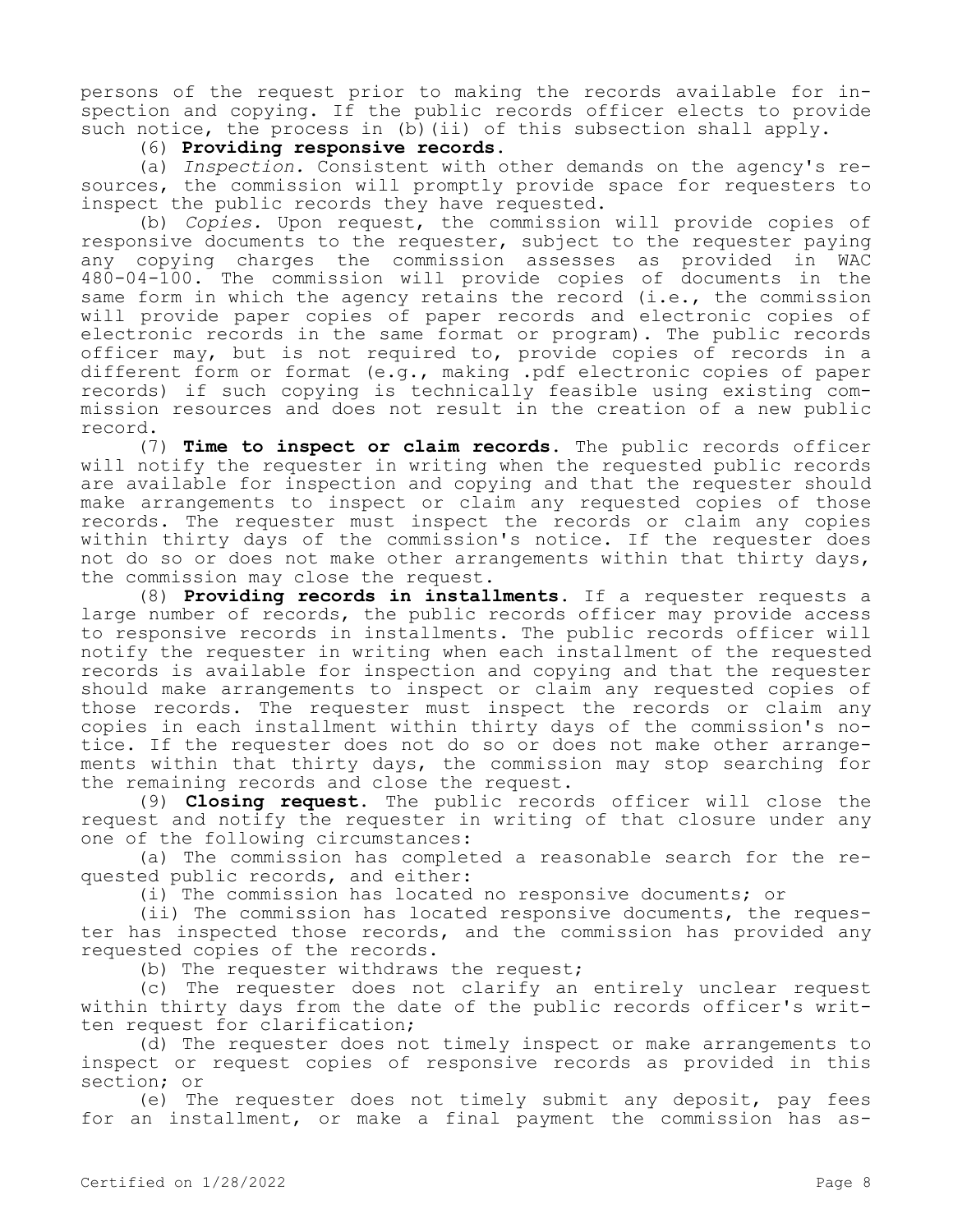sessed for requested copies of public records as required under WAC 480-04-100.

(10) **Subsequently discovered records.** The public records officer will promptly inform the requester if, after the commission has notified the requester that the commission has provided all available records, the commission becomes aware of additional responsive documents that existed at the time the requester made the request. The commission will make the additional documents available for inspection and copying on an expedited basis.

(11) **Log of requests**. The commission will maintain a log of the public records requests it receives, which will include:

(a) The identity of the requester if provided by the requester;

(b) The date the commission received the request;

(c) The text of the original request;

(d) A description of the responsive records that were redacted or withheld and the reasons therefor; and

(e) The date of the final disposition of the request.

[Statutory Authority: RCW 80.01.040 and 80.04.160. WSR 18-20-007 (Docket A-180513, General Order R-594), § 480-04-095, filed 9/19/18, effective 10/20/18; WSR 03-24-028 (General Order R-510, Docket No. A-010648), § 480-04-095, filed 11/24/03, effective 1/1/04. Statutory Authority: RCW 80.01.040, 80.04.160 and 81.04.160. WSR 98-02-011 (Order R-446, Docket No. A-970591), § 480-04-095, filed 12/29/97, effective 1/29/98. Statutory Authority: RCW 80.01.040. WSR 92-07-006 (Order R-368, Docket No. A-910530),  $\overline{S}$  480-04-095, filed 3/5/92, effective 4/5/92.]

**WAC 480-04-100 Copying charges.** The commission will charge to provide copies of public records as provided in this section.

(1) **Adoption of statutory copying charges.** The commission has not calculated the actual costs for copying its records because to do so would be unduly burdensome for the following reasons:

(a) The commission has insufficient resources to conduct a comprehensive study to determine the actual costs of copying its records;

(b) To conduct a study of the commission's actual copying costs would interfere with other essential agency functions; and

(c) The legislature has established reasonable fees and costs in RCW 42.56.120 after the public and requesters have commented on, and been informed of, such fees and costs.

To timely implement a fee schedule consistent with the Public Records Act, it is more cost efficient and expeditious and in the public interest for the commission to adopt the legislature's approved fees and costs for most of the commission's records, as authorized in RCW 42.56.120 and as published in the commission's fee schedule.

(2) **Fee schedule.** Persons may obtain the schedule of the commission's copying charges by contacting the commission's records center. The commission does not charge sales tax on copies it makes at its own facilities.

(3) **Cost estimates.** Upon request, the commission will provide a requester with a summary of the applicable charges before the commission makes copies of the requested records. The requester may revise the request to reduce the requested number of copies and correspondingly reduce the copying charges.

(4) **Deposits and prepayment.** Before beginning to make copies, the public records officer may require a requester to pay a deposit of up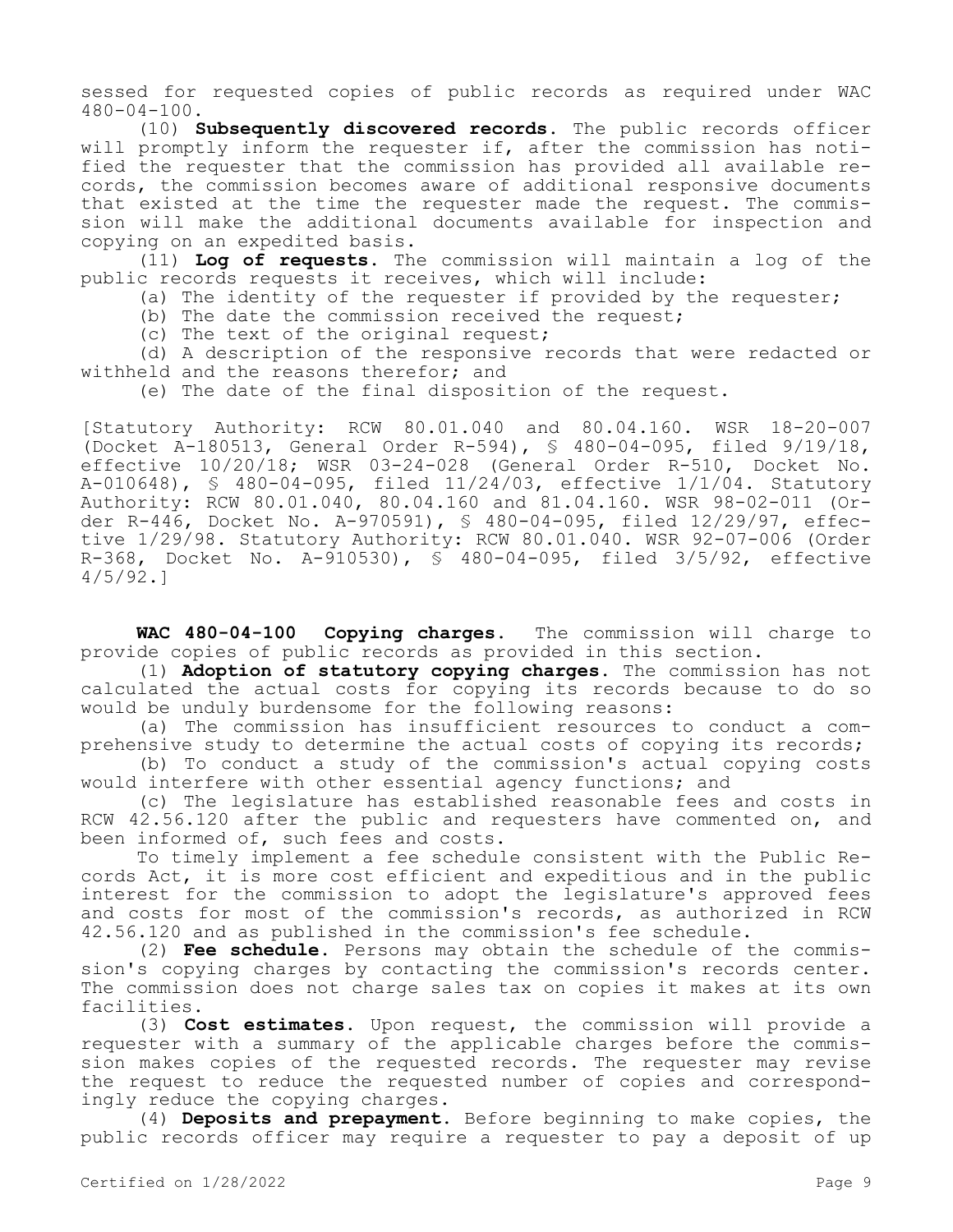to ten percent of the estimated costs of copying all the requested records. The public records officer may also require the requester to pay the remainder of the copying costs before providing all the records, or to pay the costs of copying an installment before providing that installment.

(5) **Waiver or other fee arrangements.** The commission may waive copying charges. The commission also may enter into a contract, memorandum of understanding, or other agreement with a requester that provides an alternative fee arrangement to the charges or in response to voluminous or frequently occurring requests.

(6) **Mailing and delivery costs.** The commission may charge the actual costs it incurs to mail or use a commercial carrier to deliver copies of the requested public records, including the cost of any digital storage medium or device on which the commission copies the records (such as a disc or flash drive), the shipping container or envelope, and the postage or delivery charge.

[Statutory Authority: RCW 80.01.040 and 80.04.160. WSR 18-20-007 (Docket A-180513, General Order R-594), § 480-04-100, filed 9/19/18, effective 10/20/18. Statutory Authority: RCW 80.01.040, 80.04.160, 81.04.160, and 34.05.353. WSR 06-17-087 (Docket A-060475, General Order No. R-537), § 480-04-100, filed 8/14/06, effective 9/14/06. Statutory Authority: RCW 80.01.040 and 80.04.160. WSR 03-24-028 (General Order R-510, Docket No. A-010648), § 480-04-100, filed 11/24/03, effective 1/1/04. Statutory Authority: RCW 80.01.040, 80.04.160 and 81.04.160. WSR 98-02-011 (Order R-446, Docket No. A-970591), § 480-04-100, filed 12/29/97, effective 1/29/98. Statutory Authority: RCW 80.01.040. WSR 91-07-025 (Order R-340, Docket No. A-900424), § 480-04-100, filed 3/14/91, effective 4/14/91. Statutory Authority: RCW 80.01.040 (1) and (4). WSR 81-06-061 (Order R-157, Cause No. TV-1429), § 480-04-100, filed 3/4/81. Statutory Authority: RCW 42.17.300. WSR 78-02-020 (Order R-112), § 480-04-100, filed 1/11/78; Order R-43, § 480-04-100, filed 4/5/73.]

**WAC 480-04-120 Review of denials of public records requests.**  (1) If the commission denies a request for a public record and the requester disagrees with the denial, the requester may ask the public records officer, in writing, for a review of the denial. The written request for review must describe or enclose the public records officer's written statement that explains the reasons for the denial.

(2) The requester may hand deliver, or have a courier deliver, the written request for review in person at the commission's administrative office or the requester may send it by mail or email.

(3) The commission will promptly consider the written request for review. The public records officer's denial becomes final unless the commission modifies the decision within two business days after the commission receives the request for review unless the requester and the commission agree to a longer commission review period. The commission, however, may modify a denial decision at a later time. Once the public records officer's initial denial decision becomes final, the requester may seek judicial review under RCW 42.56.550, or the requester may request that the Washington attorney general review any claims of exemptions pursuant to RCW 42.56.530.

[Statutory Authority: RCW 80.01.040 and 80.04.160. WSR 18-20-007 (Docket A-180513, General Order R-594), § 480-04-120, filed 9/19/18,